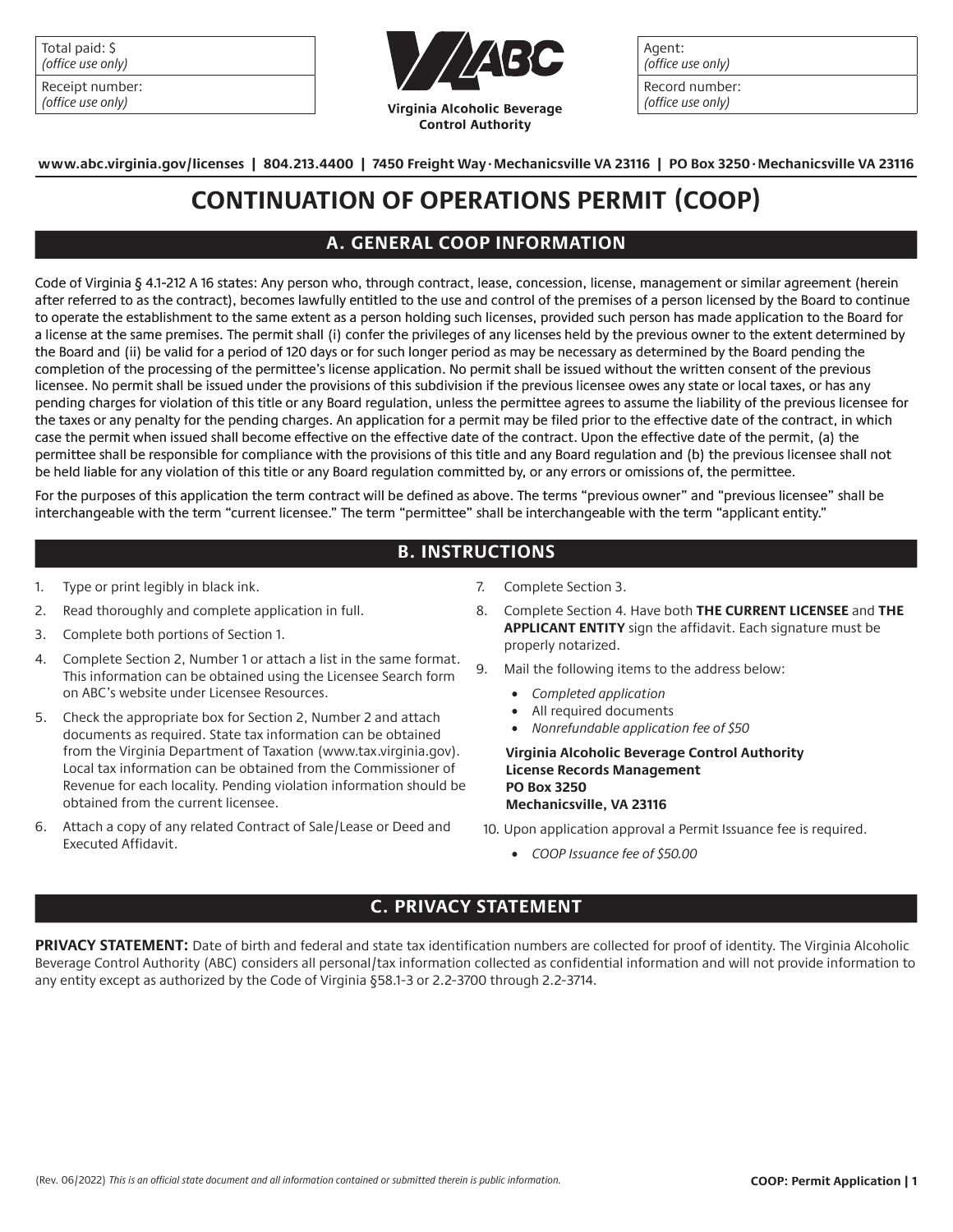| Total paid: \$<br>  (office use only) |  |
|---------------------------------------|--|
| Receipt number:                       |  |

| <b>ICCCIPL HUIHD</b> |  |
|----------------------|--|
| (office use only)    |  |



Agent: (office use only) Record number: (office use only)

**www.abc.virginia.gov/licenses | 804.213.4400 | 7450 Freight Way.Mechanicsville VA 23116 | PO Box 3250.Mechanicsville VA 23116**

## **CONTINUATION OF OPERATIONS PERMIT (COOP)**

### **SECTION 1**

#### *WHEREAS, A CONTRACT EXISTS BETWEEN:*

|    | THE CURRENT LICENSEE                                                                                                                                                                                                                                                                                                                                                                                                                                                                                                                                      |                                 |                                                                                                                                      |
|----|-----------------------------------------------------------------------------------------------------------------------------------------------------------------------------------------------------------------------------------------------------------------------------------------------------------------------------------------------------------------------------------------------------------------------------------------------------------------------------------------------------------------------------------------------------------|---------------------------------|--------------------------------------------------------------------------------------------------------------------------------------|
| 1. |                                                                                                                                                                                                                                                                                                                                                                                                                                                                                                                                                           |                                 |                                                                                                                                      |
| 2. |                                                                                                                                                                                                                                                                                                                                                                                                                                                                                                                                                           |                                 |                                                                                                                                      |
| 3. |                                                                                                                                                                                                                                                                                                                                                                                                                                                                                                                                                           |                                 | $24. (state)$ $5. (zip + 4)$                                                                                                         |
|    |                                                                                                                                                                                                                                                                                                                                                                                                                                                                                                                                                           | <b>AND</b>                      |                                                                                                                                      |
|    | THE APPLICANT ENTITY                                                                                                                                                                                                                                                                                                                                                                                                                                                                                                                                      |                                 |                                                                                                                                      |
| 6. | *Organization name: contract to the contract of the contract of the contract of the contract of the contract of                                                                                                                                                                                                                                                                                                                                                                                                                                           |                                 |                                                                                                                                      |
| 7. |                                                                                                                                                                                                                                                                                                                                                                                                                                                                                                                                                           |                                 |                                                                                                                                      |
| 8. |                                                                                                                                                                                                                                                                                                                                                                                                                                                                                                                                                           |                                 | $(city town)$ (city/town) 9. (state) 9. (state) 9. (state) 9. (state) 9. (zip + 4)                                                   |
|    |                                                                                                                                                                                                                                                                                                                                                                                                                                                                                                                                                           | <b>SECTION 2</b>                |                                                                                                                                      |
|    |                                                                                                                                                                                                                                                                                                                                                                                                                                                                                                                                                           | <b>WHEREAS, THIS AGREEMENT:</b> |                                                                                                                                      |
| 1. | Confirms that THE APPLICANT ENTITY has made application to the Board for a license for the location or locations represented in the<br>contract and that are hereby listed or attached.                                                                                                                                                                                                                                                                                                                                                                   |                                 |                                                                                                                                      |
|    | Α.                                                                                                                                                                                                                                                                                                                                                                                                                                                                                                                                                        |                                 |                                                                                                                                      |
|    | C.                                                                                                                                                                                                                                                                                                                                                                                                                                                                                                                                                        |                                 |                                                                                                                                      |
|    | Е.                                                                                                                                                                                                                                                                                                                                                                                                                                                                                                                                                        |                                 |                                                                                                                                      |
| 2. | Confirms that (check only one box):                                                                                                                                                                                                                                                                                                                                                                                                                                                                                                                       |                                 |                                                                                                                                      |
|    | Α.<br>Code of Virginia or Board regulations.                                                                                                                                                                                                                                                                                                                                                                                                                                                                                                              |                                 | □ THE CURRENT LICENSEE does not owe any state or local taxes and does not have any pending charges for violation of Title 4.1 of the |
|    | <b>OR</b><br>□ THE APPLICANT ENTITY agrees to assume the liability of THE CURRENT LICENSEE for any state or local taxes owed and/or the<br><b>B.</b><br>penalty for any pending charges for violation of Title 4.1 of the Code of Virginia or Board regulations. A list of any pending charges<br>including the charge or charges, current license number, current trade name, applicant license number, applicant trade name and<br>physical location is hereby attached. A list of any state or local taxes owed is hereby attached in the same format. |                                 |                                                                                                                                      |
| 3. | Confirms that if a permit is issued, THE APPLICANT ENTITY shall be responsible for compliance with the provisions of this title and any<br>Board regulation.                                                                                                                                                                                                                                                                                                                                                                                              |                                 |                                                                                                                                      |
| 4. | Confirms that if a permit is issued, THE CURRENT LICENSEE shall not be held liable for any violation of Title 4.1 of the Code of Virginia or any<br>Board regulation committed by, or any errors or omissions of, THE APPLICANT ENTITY.                                                                                                                                                                                                                                                                                                                   |                                 |                                                                                                                                      |
| 5. | Confirms that a copy of the contract(s) as defined on page one is hereby attached to this application.                                                                                                                                                                                                                                                                                                                                                                                                                                                    |                                 |                                                                                                                                      |
| 6. | Serves as the written consent of THE CURRENT LICENSEE to the issuance of the permit to THE APPLICANT ENTITY.                                                                                                                                                                                                                                                                                                                                                                                                                                              |                                 |                                                                                                                                      |

## **SECTION 3**

#### *WHEREAS, THE CONTRACT AND THIS AGREEMENT:*

Shall be executed and effective the day of day of day of day of day of (month), (year).